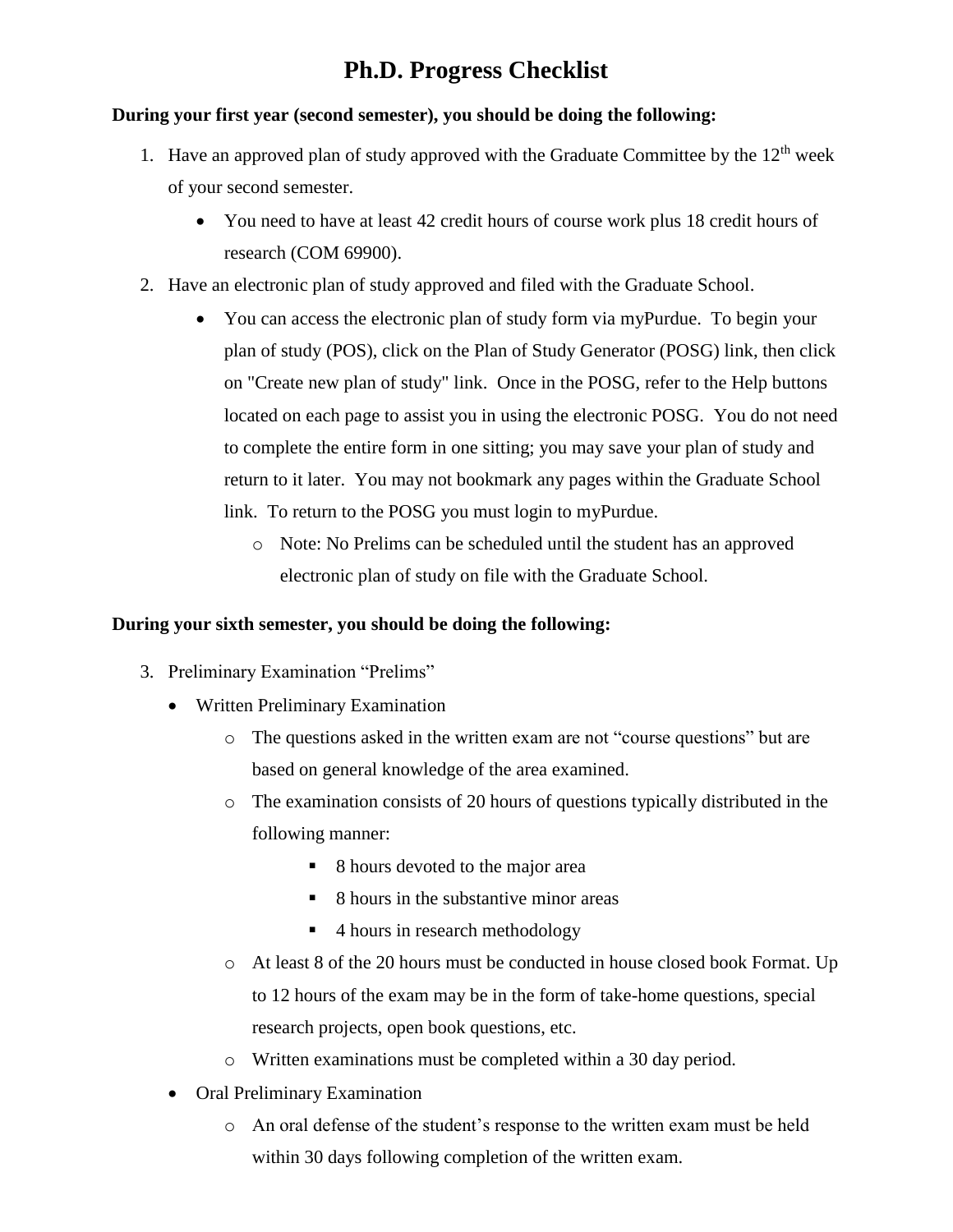- o After the written exam, but at least three weeks prior to the oral defense, Graduate School Form 8 (Request for Appointment of Examining Committee) is initiated by the student in the Graduate School database and submitted to the Graduate School to generate the paperwork required to report the results of the written and oral Preliminary Examination.
- At least three weeks before the exam period, the student should complete and submit an In-House Prelim Request so the Graduate Coordinator may schedule a room for the in-house prelims.
- As long as you are done with coursework or in your last semester of coursework, prelims may be taken anytime. However, all of your written prelim exams must be completed within a 30-day period.
- At least one week before the exam period begins, your committee members should forward their in-house questions to the Graduate Coordinator.
- The day of your in-house prelim you will go to the Graduate Coordinator's office to pick up a flash drive with your question on it and a laptop. Return them to the Graduate Coordinator directly after each exam time. The Graduate Coordinator will distribute copies of your response to the prelim question to your chair or co-chairs and the person whose question you are responding to. Make sure your committee has adequate time to read and evaluate your exam (at least two weeks).
- You must hold your Prelim Oral Defense within thirty (30) days after the two week lapse period between your last question and the first date eligible to schedule your prelim defense.
- At least three weeks before the exam period, the student should complete and submit a Prelim Defense Request so the Graduate Coordinator may schedule a room for the prelim defense. You will also need to submit an electronic Form 8 "Request for Appointment of Examining Committee." The Form 8 must be at the Graduate School **at least two weeks** prior to the scheduled oral defense.
- After an audit of the student's records, the Graduate School will make available the electronic Form 10 "Report of Preliminary Examination" to your committee chair or co-chairs. Complete the Oral Defense. Make sure that your advisor completes the electronic Form 10. Once you have completed prelims, you officially are a doctoral candidate. This is also referred to as ABD "all but dissertation." The next stage is writing your dissertation.

### **During your seventh semester, you should be doing the following:**

4. With the guidance of your Advisor, write a Prospectus.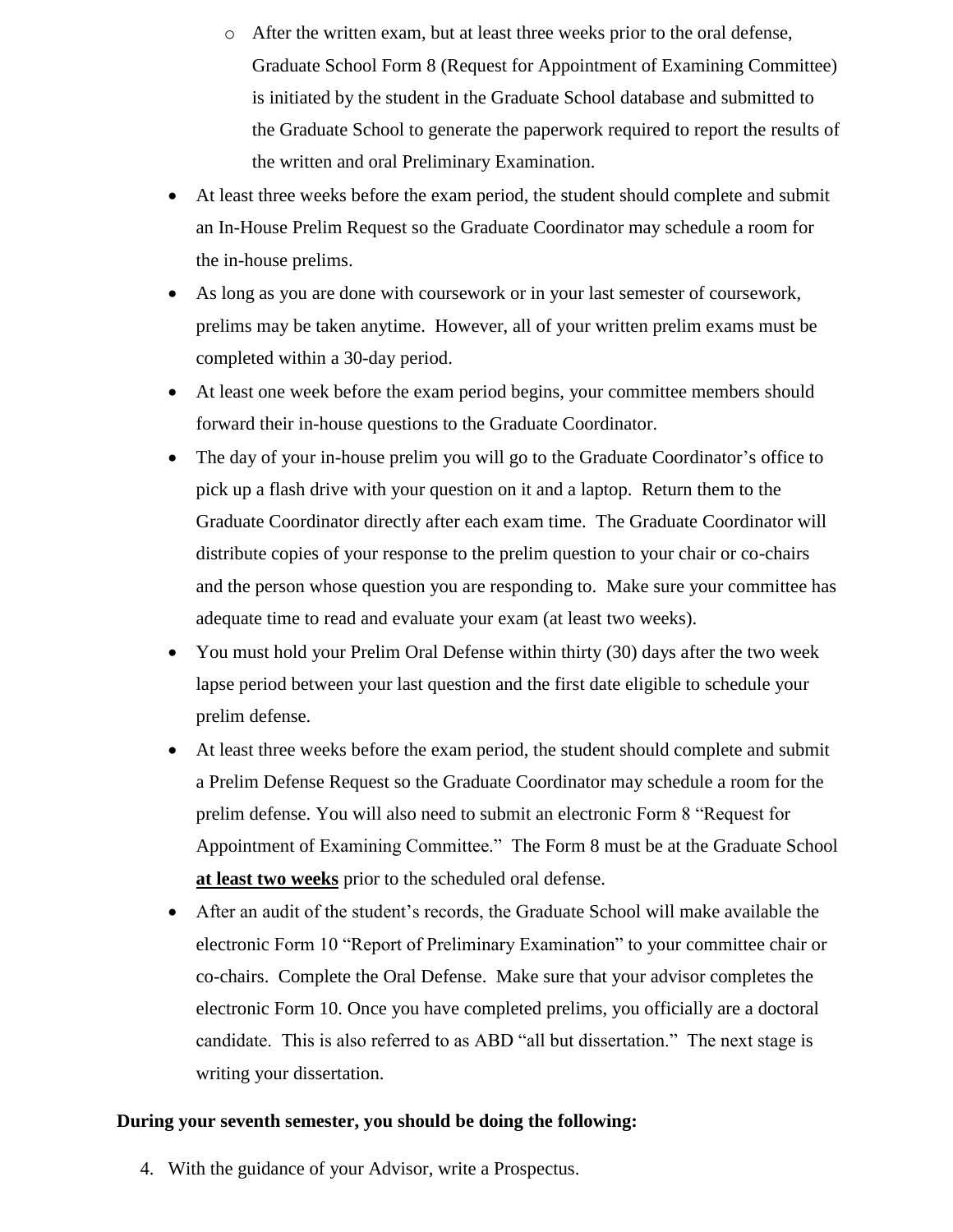- The length and scope of a prospectus varies according to the expectations of different advisors, but in general the prospectus constitutes an overview of the dissertation that includes: Purpose, Justification, Literature Review, Method, and Organization of Study.
- Most students later convert their prospectus into the first chapter of their dissertation.
- 5. Go to the Thesis/Dissertation Office website for templates and guidance for dissertation formatting. It will be easier if you write the dissertation from the beginning using the required format.
- 6. Once you and your advisor are satisfied with the Prospectus, distribute copies to your other committee members.
	- Keep in mind that your advisor may request one or more revisions of your prospectus before you reach this stage.
	- There are different models of advisor-committee-student working relationships.
		- o Some advisors involve the committee at every step; some present only completed works to the committee. Get a clear understanding from the outset what you and your advisor's expectations are.
- 7. Schedule a prospectus defense meeting with your committee. Make sure your committee has adequate time to read your prospectus (at least two weeks).
- 8. At least three weeks before the exam period, the student should complete and submit a Prospectus Defense Request so the Graduate Coordinator may schedule a room for the prospectus defense.
	- The Graduate Coordinator will put the department form "Prospectus Report of Advisory Committee" with which to report the results of the defense, in your chair or co-chairs mailbox.
	- The form should be returned to the Graduate Coordinator.
- 9. Defend your prospectus.
	- Ideally this meeting is a working session in which you and your committee elaborate and agree on the scope and design of your project. Make sure you understand each committee member's feedback.
- 10. Check the list of deadlines on the Graduate School's website for the semester in which you plan to graduate.
- 11. In consultation with your advisor, finish writing your dissertation.

## **During your final semester, you should be doing the following:**